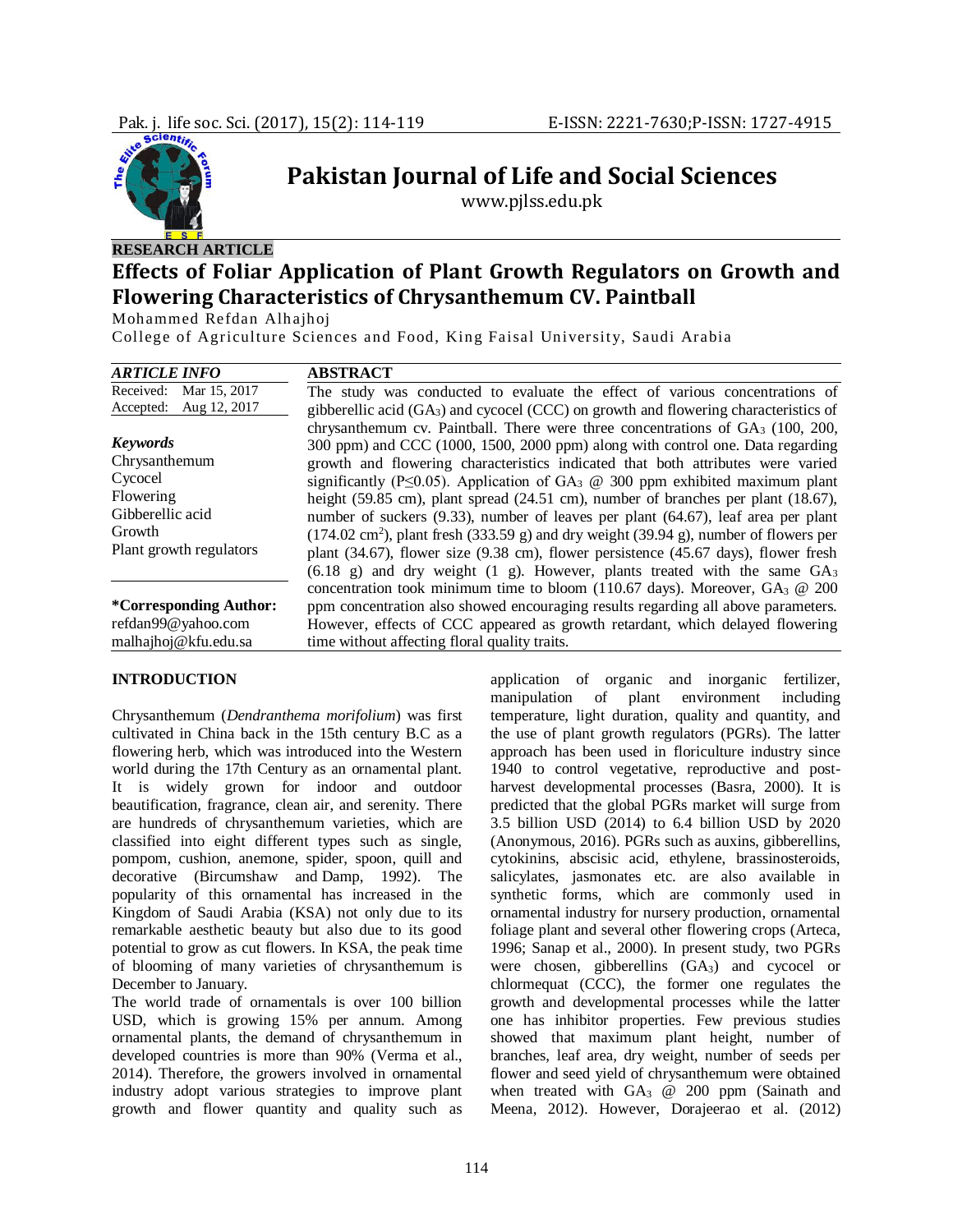recorded highest number of flowers, flower yield per plot, plant height, leaf area and dry matter accumulation by the application of  $GA_3 \tQ 100$  ppm, however, CCC had an opposite effect regarding these parameters as compared to  $GA_3$  and control. Sharifuzzaman et al.  $(2011)$  reported that  $GA<sub>3</sub>$  treated plants showed significant increase in plant spread, leave number and leave length, higher number of sucker and flowers and CCC produced less. Sajid et al. (2016) observed that the application of  $GA_3$  (250 mg. L<sup>-1</sup>) significantly promoted plant height, leaves per plant, leaf area, number of branches and suckers, days to flowering and number of flowers per plant of cv. Fanfare. CCC negatively affected vegetative and floral characteristics of poinsettia (Renu and Ranjan, 2013) and hybrid lily (Naji et al., 2015). Keeping in view the importance and wide application of PGRs in floricultural industry, present study was aimed to determine the significance of GA<sup>3</sup> and CCC in chrysanthemum to improve its vegetative and floral quality characters under the climatic conditions of Al-Ahsa, Saudi Arabia.

# **MATERIALS AND METHODS**

The present study was conducted to determine the effect of GA<sub>3</sub> and CCC on growth and flowering of chrysanthemum cv. Paintball under glasshouse conditions at Agricultural Research and Veterinary Experimental Station, King Faisal University, Al-Ahsa, Saudi Arabia during year 2014-15. The experiment was laid out on completely randomized design with seven treatments comprising of three levels of GA3 at 100, 200 and 300 ppm, and CCC at 1000, 1500 and 2000 ppm along with control. There were six replicates in each treatment.

Rooted terminal cuttings of cv. Paintball were taken from the well established mother plants and were planted in 9 cm plastic pots separately on 15th August. After one month, they were transplanted in 25 cm pots having a mixture of leaf compost and sand at 2:1 ratio. A uniform dose  $(2.5 \text{ g pot}^{-1})$  of  $20:20:20$  NPK fertilizer was also applied ten days after transplantation. Different concentrations of  $GA_3$  ( $@$  100, 200 and 300 ppm) and CCC ( $@1000$ , 1500 and 2000 ppm) solutions were foliar sprayed on plants at 7 am in the morning on  $25<sup>th</sup>$  and  $50<sup>th</sup>$  day after transplanting (twice), whereas distilled water was sprayed on control plants. Attention was given to pot spacing in order to reduce plant competition (shade avoidance). Due to organic nature of soil mixtures, weeds were rooted out by hand whenever emerged. All other cultural practices were uniformly followed for all the treatments. The growth and flowering parameters studied were: plant height, plant spread, number of branches per plant, number of suckers per plant, number of leaves per plant, leaf area per plant, plant fresh and dry weight, days to flower

opening, number of flowers per plant, flower size, flower persistence, flower fresh and dry weight. All means and standard errors were calculated using MS-Excel 2010 software. However, data analysis software Statistix-10 (Analytical Software, Tallahassee, FL, USA) was used to calculate standard errors of differences between means and ANOVA.

# **RESULTS AND DISCUSSION**

Data in Table 1 indicated significant (P≤0.05) differences regarding the plant height, plant spread, number of branches per plant, number of suckers per plant, number of leaves per plant, leaf area per plant, plant fresh and dry weight of chrysanthemum cv. Paintball treated with different GA<sub>3</sub> and CCC concentrations. Plants attained maximum height (59.85 cm) when treated with  $GA_3 \tQ 300$  ppm followed by that of 200 (55.71 cm) and 100 ppm (52.37 cm) concentrations. CCC worked as growth retardant and its higher concentration (2000 ppm) significantly reduced plant height up to 44.19 cm followed by that of 1500 (46.88 cm) and 1000 ppm (48.37 cm) concentration. Plants grown in control were 50.83 cm tall. A similar trend was observed regarding the plant spread parameter where maximum plant spread (24.51 cm) was observed when  $GA_3$  @ 300 ppm was applied followed by that of 200 (22.85 cm) and 100 ppm (21.12 cm) concentrations. Plants in control treatment spread 20.40 cm. CCC @ 2000 ppm significantly reduced plant canopy i.e. 17.19 cm followed by that of 1500 (18.49 cm) and 1000 ppm (19.25 cm) concentrations. Plant height is influenced by different factors such as temperature (Munir et al., 2004a), light (Munir et al., 2004b) and PGRs (Baloch et al., 2013). Foliar application of  $GA_3$  might have influenced the stem elongation and canopy spread by stimulating cell division and elongation. These findings are in line with those of Sajid et al. (2016), Patel et al. (2010), Schmidt et al. (2003) and Talukdar and Paswan (1994) who observed an increase in plant height with the increased GA<sub>3</sub> concentrations in chrysanthemum. On the other hand, CCC, being a gibberellin inhibitor, reduced plant height and spread as compared to plants treated with GA<sup>3</sup> and in control, which is also reported in chrysanthemum (Patel et al., 2010; Vaghasia and Polara, 2015) and *Erysimum marshallii* (Bhat et al., 2011). Comparing the effect of two PGRs on number of branches per plant, a non-significant effect of both PGRs was observed, however, it was significantly different when compared with control treatment. Maximum number of branches per plant (18.67) was counted in  $GA_3$  @ 300 ppm treatment followed by those of CCC @ 2000 ppm (17.33), GA<sub>3</sub> @ 200 ppm and CCC @ 1500 ppm (16.67), CCC @ 1000 ppm  $(15.67)$  and  $GA_3$  @ 100 ppm  $(14.33)$  concentrations.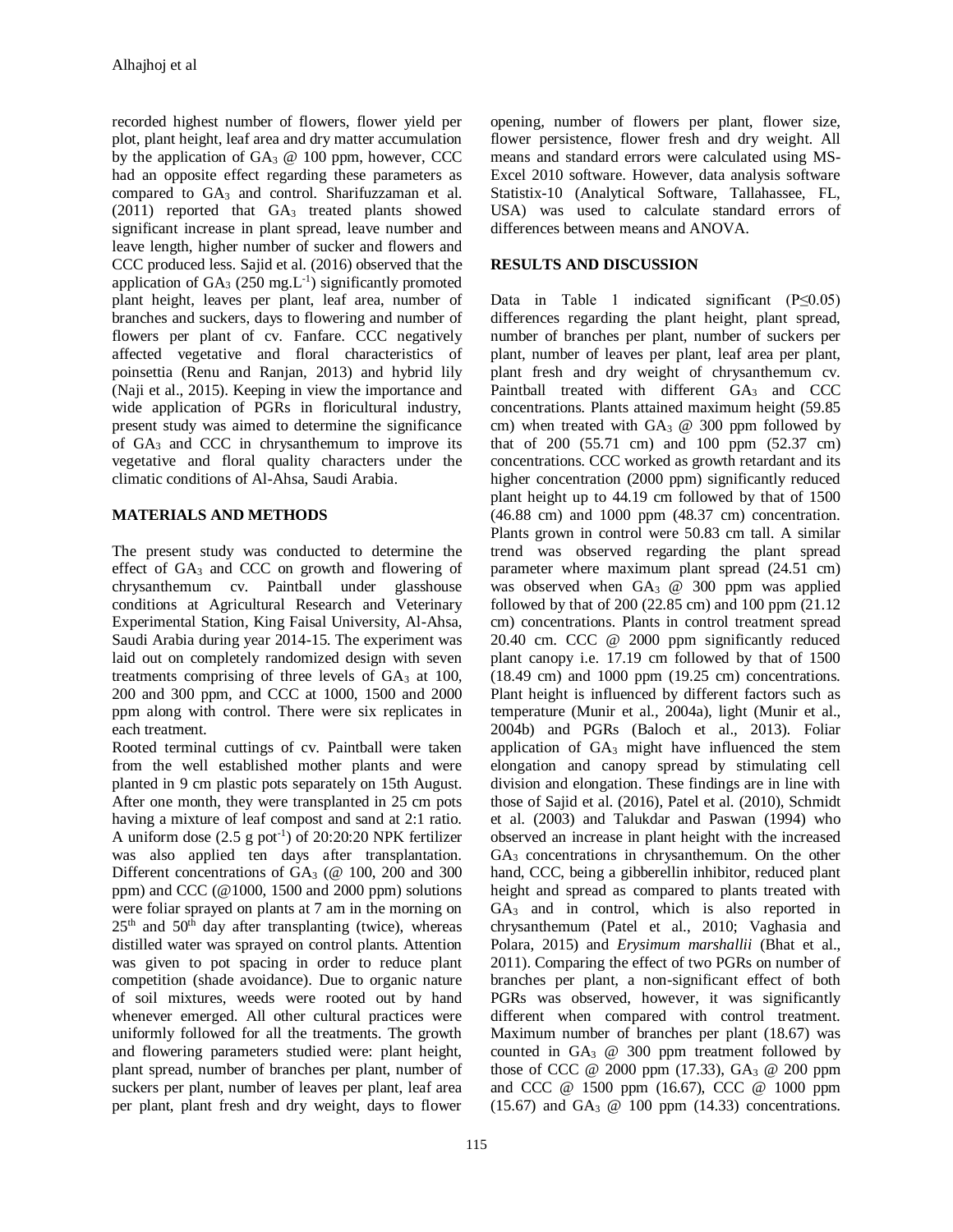| Treatments                                                                                                                  | (cm)    | Plant height Plant spread<br>(cm) | No. of<br>branches<br>per plant | No. of<br>leaves<br>per plant | Leaf area<br>per plant<br>(cm <sup>2</sup> ) | No. of<br>suckers<br>per plant | Plant fresh<br>weight $(g)$                                                                                                                       | Plant dry<br>weight $(g)$ |
|-----------------------------------------------------------------------------------------------------------------------------|---------|-----------------------------------|---------------------------------|-------------------------------|----------------------------------------------|--------------------------------|---------------------------------------------------------------------------------------------------------------------------------------------------|---------------------------|
| Control                                                                                                                     |         |                                   |                                 |                               |                                              |                                | $50.83(\pm 1.17)20.40(\pm 0.83)10.33(\pm 1.45)34.67(\pm 0.88)$ $93.35(\pm 2.34)$ $5.33(\pm 0.33)$ $264.04(\pm 4.81)$ $24.72(\pm 2.77)$            |                           |
| $GA_3 \t@ 100$ ppm                                                                                                          |         |                                   |                                 |                               |                                              |                                | $52.37(\pm 1.42)21.12(\pm 0.48)14.33(\pm 1.45)43.67(\pm 1.86)117.73(\pm 5.07)7.00(\pm 1.00)281.74(\pm 10.22)30.22(\pm 3.53)$                      |                           |
| $GA_3 \n\textcircled{a} 200$ ppm                                                                                            |         |                                   |                                 |                               |                                              |                                | $55.71(\pm 2.37)$ $22.85(\pm 1.15)$ $16.67(\pm 2.19)$ $54.33(\pm 2.34)$ $146.26(\pm 6.33)$ $9.00(\pm 0.58)$ $300.34(\pm 31.84)$ $36.22(\pm 5.10)$ |                           |
| $GA_3 \n\textcircled{a} 300$ ppm                                                                                            |         |                                   |                                 |                               |                                              |                                | $59.85(\pm 2.62)24.51(\pm 1.33)18.67(\pm 2.03)64.67(\pm 2.61)174.02(\pm 7.01)9.33(\pm 0.67)$ 333.59( $\pm 8.30$ ) 39.94( $\pm 1.00$ )             |                           |
| Cycocel @ 1000 ppm48.37(±1.49)19.25(±0.72)15.67(±1.45)34.67(±2.61) 93.25(±7.01) 6.67(±0.88) 271.51(±9.10) 27.53(±1.70)      |         |                                   |                                 |                               |                                              |                                |                                                                                                                                                   |                           |
| Cycocel @ 1500 ppm 46.88(±2.41) 18.49(±1.33) 16.67(±1.45) 27.33(±2.03) 73.53(±5.46) 5.67(±0.33) 277.83(±11.65) 29.56(±0.55) |         |                                   |                                 |                               |                                              |                                |                                                                                                                                                   |                           |
| Cycocel @ 2000 ppm44.19(±0.42)17.19(±0.42)17.33(±1.20)23.67(±0.88) 63.66(±2.38) 5.00(±0.58)282.76(±13.53)31.10(±1.49)       |         |                                   |                                 |                               |                                              |                                |                                                                                                                                                   |                           |
| $\text{SED}_{(0.05)}$                                                                                                       | 2.80    | 1.41                              | 2.47                            | 2.96                          | 7.99                                         | 1.01                           | 23.13                                                                                                                                             | 4.14                      |
| LSD <sub>(0.05)</sub>                                                                                                       | $6.10*$ | $3.07*$                           | $5.39*$                         | $6.46**$                      | $17.40**$                                    | $2.20*$                        | $50.40*$                                                                                                                                          | $9.03*$                   |

**Table 1: Effect of different concentrations of GA<sup>3</sup> and Cycocel on plant growth characteristics of chrysanthemum cv. Paintball**

Data in parenthesis indicated standard errors within replicates. SED stands for standard error of difference among means. LSD stands for least significant difference among means. SED and LSD are calculated at 5% level of probability. \* and \*\* indicated significant and highly significant statistical difference among treatments respectively.

Plants in control treatment produced minimum number of branches per plant (10.33). The possible reason could be that the foliar application of GA<sub>3</sub> might influenced the vegetative growth by encouraging cell division and elongation that increased branch numbers. However, CCC had opposite effect on branching. These findings are in agreement with those of Sajid et al. (2016) and Sainath and Meena (2012), who recorded more number of branches with increased concentration of  $GA_3$  in chrysanthemum, however, CCC reduced branching numbers as compared to GA<sub>3</sub> and control treatments.

Table 1 also showed that leaf numbers per plant were higher when plants were treated with different concentrations of  $GA_3$  such as @ 300 (64.67), 200 (54.33) and 100 ppm (43.67). Plants in control treatment produced same number of leaves as were in CCC @ 1000 ppm treated plants i.e. 34.67 leaves per plant followed by those of CCC @ 1500 (27.33) and 2000 ppm (23.67) treated plants. Greater leaf numbers were recorded at higher concentration of GA3, which might increase cell division, cell elongation and tissue differentiation that resulted in the initiation of more number of leaves. Moreover, the increased number of branches might be attributed to improve leaf initiation. The response of CCC was antagonistic to  $GA_3$ . These findings are at par with those of Sajid et al. (2016), Sainath and Meena (2012), and Sharifuzzaman et al. (2011). Similar trend was observed regarding leaf area per plant characteristic i.e. maximum leaf area was estimated when GA<sub>3</sub> @ 300 (174.02 cm<sup>2</sup>), 200 (146.26  $\text{cm}^2$ ) and 100 ppm (117.73 cm<sup>2</sup>) was applied. Plants in control or treated with CCC @ 1000 ppm resulted in 93.35 and 93.25 cm<sup>2</sup> leaf area followed by those of CCC @ 1500 (73.53 cm<sup>2</sup>) and 2000 ppm (63.66 cm<sup>2</sup>) concentrations. Chrysanthemum plants exhibited a significant increase in leaf area when GA<sub>3</sub> was applied that in fact stimulates the cell division and elongation, which ultimately increased the leaf area whereas CCC suppressed the cell physiology which resulted in

smaller leaf area. Similar results were reported by Dorajeerao et al. (2012), Sainath and Meena (2012) and Sharifuzzaman et al. (2011) when chrysanthemum plants were treated with GA<sub>3</sub> and CCC.

Data regarding number of suckers per plants indicated that the  $GA_3$  concentrations  $@$  300 and 200 ppm behaved alike and produced highest number of suckers i.e. 9.33 and 9, respectively followed by those of GA<sup>3</sup> @ 100 ppm (7) and CCC @ 1000 ppm (6.67). Plants treated with CCC @ 1500 and 2000 ppm produced 5.67 and 5 suckers, respectively which was closely followed by that of control treatment i.e. 5.33 suckers. Number of suckers increased with the increase in GA<sup>3</sup> concentration while CCC behaved inversely. It showed that GA<sup>3</sup> might attributed to the increase in branch numbers, leaf and leaf area, which eventually enhanced the translocation of photosynthates to the roots to produce higher number of suckers. These findings are in agreement with the findings of Sajid et al. (2016) and Sharifuzzaman et al. (2011) who observed an increase in suckers with  $GA_3$  application in chrysanthemum. Application of  $GA_3$  @ 300 and 200 ppm significantly increased plant fresh weight i.e. 333.59 and 300.34 g, respectively, whereas CCC @ 2000 (282.76 g),  $GA_3$  @ 100 (281.74 g), CCC @ 1500 (277.83 g) and 1000 ppm (271.51 g) treatments were statistically at par. Minimum plant fresh weight (264.04 g) was measured in control treatment. Similarly, maximum plant dry weight was recorded in plants which received GA<sup>3</sup> concentrations @ 300 (39.94 g) and 200 ppm (36.22 g). All other treatments were statistically at par to one another including control. However, plants treated with CCC @ 2000 ppm produced 31.10 g plant dry weight followed by those of  $GA_3 \n\textcircled{a}$  100 ppm (30.22 g), CCC @ 1500 (29.56 g) 1000 ppm (27.53 g), and control (24.72 g). Gibberellins are engaged in regulation of many phases during plant development of which the most recognizable function is to promote cell division that leads to stem elongation, canopy spread, branchial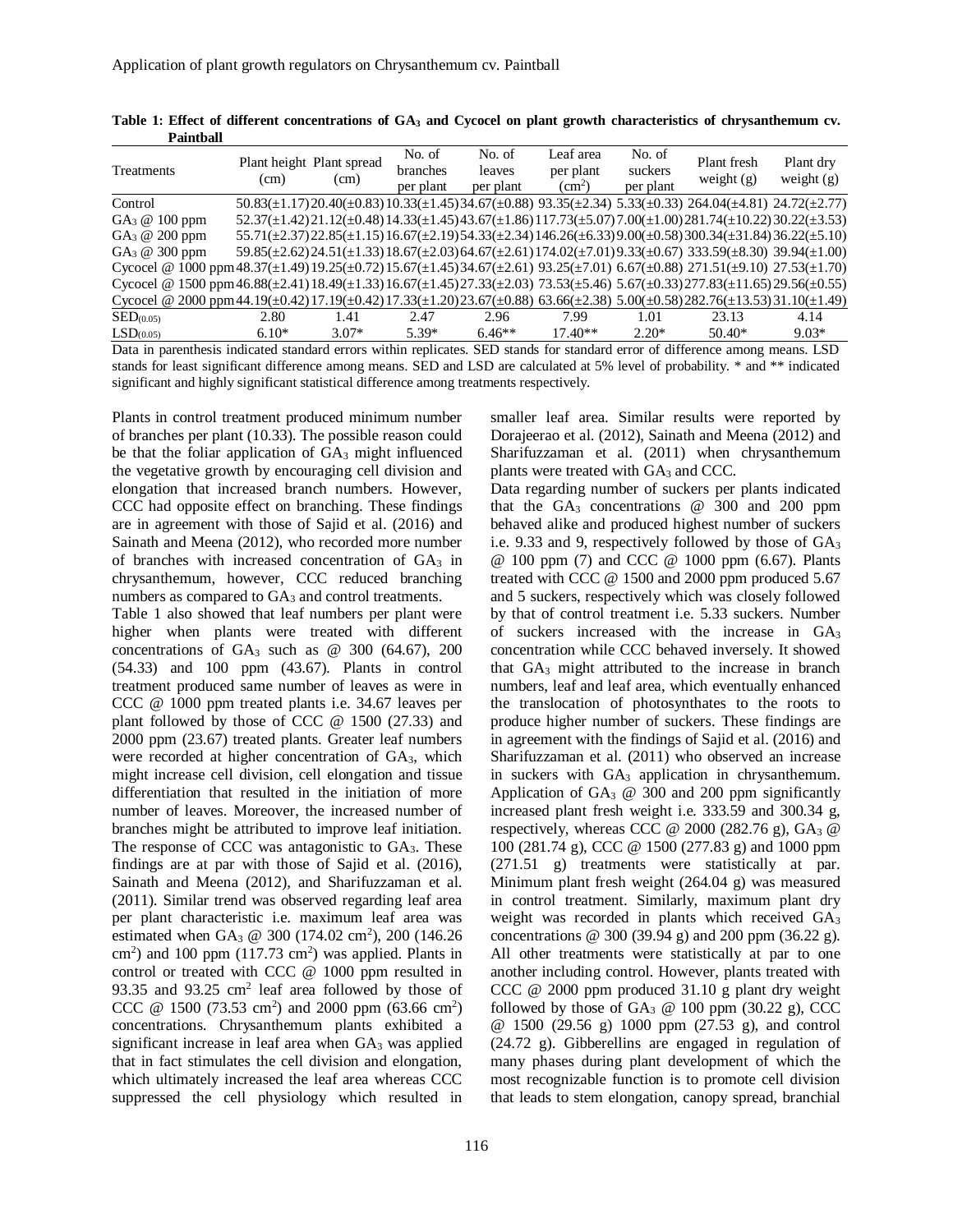plant with increased leaf number and area whereas cycocel adversely affect these characteristics. Similar response of both PGRs was observed in present study, which affect plant fresh and dry biomass. Higher concentration of GA3 increased plant fresh and dry weight as compared to its lower concentrations and CCC application. Dorajeerao et al. (2012) reported that above ground dry matter accumulation increased with increased concentration of GA<sub>3</sub> whereas as CCC had opposite effect. Vaghasia and Polara (2015) stated that fresh and dry weight of chrysanthemum cv. IIHR-6 was negatively affected by CCC concentrations.

Floral characteristics data in Table 2 depicted that days taken to flowering, number of flowers per plant, flower size, flower persistence time, flower fresh and dry weight of chrysanthemum cv. Paintball was significantly (P≤0.05) influenced by different concentrations of  $GA<sub>3</sub>$  and CCC. Flowering time was minimum when plants were treated with  $GA_3 \tQ 300$ (110.67 days), 200 (116.33 days) and 100 ppm (120.33 days). First two higher  $GA<sub>3</sub>$  concentrations were statistically at par. However, there was non-significant difference among rest of all treatments i.e. plants in control took 126.33 days to flower followed by CCC @ 1000 (127.67 days), 1500 (128.67 days) and 2000 ppm (129.33 days) concentrations. Three pathways to floral initiation was reported by Bradley et al. (1996) which are photoperiod (Munir et al., 2010; Baloch et al., 2011), temperature (Munir et al., 2004a) and GA<sup>3</sup> (Mutasa-Göttgens and Hedden, 2009). Present results indicated that application of GA<sub>3</sub> might enhanced floral initiation in chrysanthemum. The antagonistic role of ABA on GA<sub>3</sub> expression is reported in Barley (Gómez-Cadenas et al., 2001), however, Phengphachanh et al. (2012) reported that the GA<sup>3</sup> decreased the concentration of abscisic acid in plant shoot, which might enhance flower initiation and early flowering. Moreover, as the leaf numbers were increased in present study, which improved photosynthetic activity

to enhance early flowering. These findings are confirming to those reported by Sajid et al. (2016), Sharifuzzaman et al. (2011), Patel et al. (2010) and Vaghasia and Polara (2015) who observed that plant treated with  $GA_3$  took minimum time to flower while CCC prolonged flowering time. Data regarding number of flowers per plant showed that plants treated with GA<sub>3</sub> @ 300 (34.67), 200 (30.67) and 100 ppm (24.67) concentrations produced maximum flowers per plant, however, the 100 ppm GA<sub>3</sub> treatment was statistically different to the other two treatments. There was no significant difference found between other treatments, nevertheless, plants treated with CCC @ 2000, 1500, 1000 along with control bloomed 22, 21.33, 19.67 and 19.33 flowers per plant, respectively. The increase in flower numbers by  $GA_3$  might be due to increase in leaf numbers and leaf area, which might have boosted the production and accumulation of assimilates that were translocated from source to sink for flowers production (Carvalho et al., 2006). These results are confirmed by those reported by Sajid et al. (2016), Dorajeerao et al. (2012), and Sainath and Meena (2012) who counted highest flowers numbers with increased GA<sub>3</sub> application. Flower number was decreased by CCC application, however, it was slightly higher when compared to control. Vaghasia and Polara (2015) reported similar results when compared CCC treatments with control, however, Tabora and Hampton (1992) reported that CCC treatments did not clearly indicate any increase in flower numbers in lotus.

Maximum sized flower were produced by plants sprayed with GA<sup>3</sup> @ 300 (9.38 cm) and 200 ppm (8.53 cm) concentrations. However, GA<sub>3</sub> @ 200 ppm concentration was statistically non-significant with GA<sup>3</sup> @ 100 (7.70 cm), CCC @ 1500 (7.40 cm) and 2000 ppm (7.86 cm) concentrations. Minimum flower size (4.81 cm) was observed in control plants. The increase in the flower size might be due to the increase in leaf numbers and leaf area, which lead to produced more

| л аннылы                         |                          |                                |                     |                                 |                               |                             |
|----------------------------------|--------------------------|--------------------------------|---------------------|---------------------------------|-------------------------------|-----------------------------|
| <b>Treatments</b>                | Day to flower<br>opening | No. of<br>flowers<br>per plant | Flower size<br>(cm) | Flower<br>persistence<br>(days) | Flower fresh<br>weight<br>(g) | Flower dry<br>weight<br>(g) |
| Control                          | $126.33(\pm 2.34)$       | $19.33(\pm 0.67)$              | $4.81(\pm 0.64)$    | $35.33(\pm 1.45)$               | $3.77(\pm 0.12)$              | $0.67(\pm 0.05)$            |
| $GA_3 \n\textcircled{a} 100$ ppm | $120.33(\pm 1.45)$       | $24.67(\pm 4.67)$              | $7.70(\pm 0.41)$    | $38.67(\pm2.03)$                | $5.28(\pm 0.13)$              | $0.90(\pm 0.03)$            |
| $GA_3 \n\textcircled{a} 200$ ppm | $116.33(\pm 2.03)$       | $30.67(\pm 0.67)$              | $8.53(\pm 0.48)$    | $42.00(\pm 1.16)$               | $5.55(\pm 0.20)$              | $0.95(\pm 0.03)$            |
| $GA_3 \n\textcircled{a} 300$ ppm | $110.67(\pm 2.91)$       | $34.67(\pm 3.72)$              | $9.38(\pm 0.41)$    | $45.67(\pm 1.20)$               | $6.18(\pm 0.11)$              | $1.00(\pm 0.00)$            |
| Cycocel $@1000$ ppm              | $127.67(\pm 1.77)$       | $19.67(\pm 2.03)$              | $6.98(\pm 0.21)$    | $35.67(\pm 1.77)$               | $5.43(\pm 0.20)$              | $0.90(\pm 0.03)$            |
| Cycocel $@1500$ ppm              | $128.67(\pm 0.88)$       | $21.33(\pm 1.77)$              | $7.40(\pm 0.57)$    | $38.67(\pm2.03)$                | $4.78(\pm 0.29)$              | $0.85(\pm 0.03)$            |
| Cycocel $@2000$ ppm              | $129.33(\pm 1.45)$       | $22.00(\pm 1.53)$              | $7.86(\pm 0.34)$    | $42.00(\pm1.16)$                | $4.81(\pm 0.19)$              | $0.82(\pm 0.03)$            |
| $\text{SED}_{(0.05)}$            | 2.89                     | 3.80                           | 0.68                | 1.77                            | 0.27                          | 0.05                        |
| LSD <sub>(0.05)</sub>            | $6.30**$                 | 8.28*                          | $1.47**$            | $3.86**$                        | $0.58**$                      | $0.10**$                    |

**Table 2: Effect of different concentrations of GA<sup>3</sup> and Cycocel on flowering characteristics of chrysanthemum cv. Paintball**

Data in parenthesis indicated standard errors within replicates. SED stands for standard error of difference among means. LSD stands for least significant difference among means. SED and LSD are calculated at 5% level of probability. \* and \*\* indicated significant and highly significant statistical difference among treatments respectively.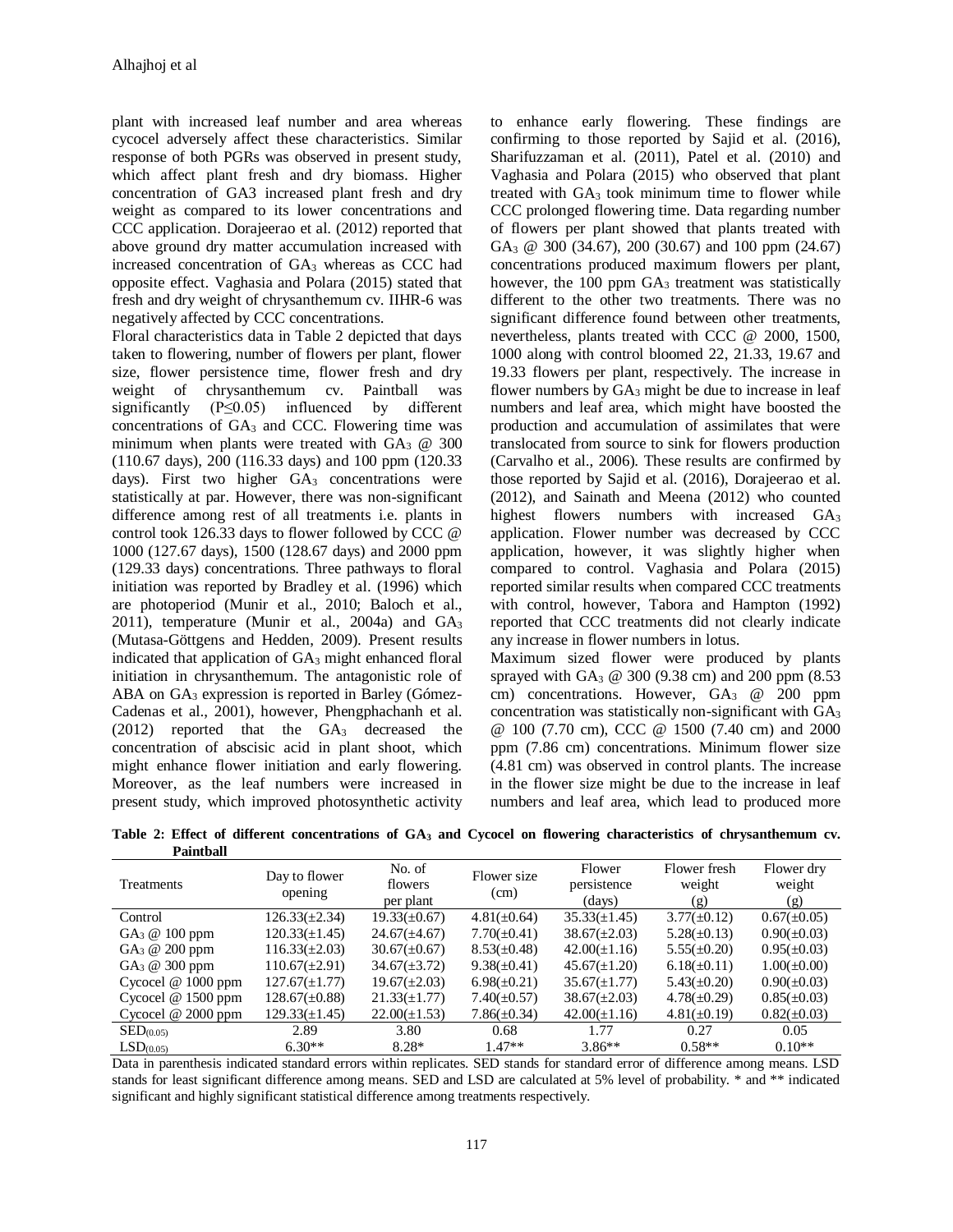photosynthates. These results are in agreement with those of Sajid et al. (2016), Sainath and Meena (2012) and Patel et al. (2010) who reported that flower size was increased by the application of  $GA_3$  as compared to CCC concentration. Similarly, maximum number of days to flower persistence (45.67) was counted when plants sprayed with  $GA_3$  @ 300 followed by  $GA_3$  @ 200 ppm and CCC  $\omega$  2000 ppm (42 days each).  $GA_3$ concentration @ 100 ppm and CCC @ 1500 ppm behaved alike i.e. 38.67 days. Minimum number of days to flower persistence was recorded in control (35.33 days) and CCC @ 1000 ppm (35.67 days) concentration. Similar findings were observed by Sajid et al. (2016) and Patel et al. (2010) by the application of GA3. However, Vaghasia and Polara (2015) stated that flower persistence was slightly higher in CCC treatments as compared with control plant. Table 2 also indicated that flower fresh weight was higher (6.18 g) when GA<sub>3</sub> @ 300 was applied. Treatments GA<sub>3</sub> @ 200 (5.55 g), GA<sup>3</sup> @ 100 (5.28 g) and CCC @ 1000 ppm (5.43 g) statistically behaved alike whereas plants in control had 3.77 g flower weight. Similar trend was noted regarding flower dry weight data i.e. 1 g flower dry weight was obtained when  $GA_3$  @ 300 ppm was applied followed by that of  $GA_3 \tQ 200$  ppm treatment (0.95 g). GA<sup>3</sup> @ 100 (0.90 g), CCC @ 1000 (0.90 g) and 1500 ppm (0.85 g) were statistically at par whereas dry weight of flower produced by control plants was  $0.67$  g. These results indicated that  $GA<sub>3</sub>$  concentrations increased the fresh and dry flower weight, which mean that GA<sub>3</sub> enhanced the accumulation of assimilates that were diverted and stored during flower formation. These results coincide with those reported by Sajid et al. (2016), Vaghasia and Polara (2015), Sainath and Meena (2012) and Patel et al. (2010) who reported that GA<sup>3</sup> flower weight was increased when GA3 was applied as compared to CCC treatments.

### **Conclusion**

Among various gibberellic acid and cycocel concentrations, GA<sup>3</sup> @ 300 ppm was superior regarding all growth and flowering parameters and reduce the time to flowering by 16 days for early bloom. Furthermore, GA<sub>3</sub> @ 200 ppm concentration also showed better results and stood as the second best treatment. The possible use of cycocel emerged as growth retardant, which also delayed flowering time up to 19 days without any expense to other floral quality characteristics.

### **Authors' contributions**

All authors contributed equally in finalizing this manuscript.

### **REFERENCES**

Anonymous, 2016. Global Plant Growth Regulators (Auxins, Cytokinins and Others) Market: Industry Perspective, Comprehensive Analysis, Size, Share, Growth, Segment, Trends and Forecast, 2014-2020. [http://www.marketresearch](http://www.marketresearchstore.com/report/plant-growth-regulators-market-z49232) [store.com/report/plant-growth-regulators-market](http://www.marketresearchstore.com/report/plant-growth-regulators-market-z49232) [-z49232;](http://www.marketresearchstore.com/report/plant-growth-regulators-market-z49232) Retrieved on 12 Jan 2017).

- Arteca RN, 1996. Plant growth substances: Principles and applications. Chapman and Hall Publishers, London, UK.
- Baloch JUD, M Munir, M Iqbal and M Abid, 2012. Effects of varied irradiance on flowering time of facultative long day ornamental annuals. Pakistan Journal of Botany, 44: 111-117.
- Baloch JUD, M Munir, S Shaheen and Farzana, 2013. Manipulation of plant growth regulators and non-inductive plant environment to control plant height of facultative short day ornamental annuals. Pakistan Journal of Botany, 45: 1589- 1595.
- Baloch JUD, M Munir, M Abid and M Iqbal, 2011. Effects of different photoperiods on flowering time of qualitative long day ornamental annuals. Pakistan Journal of Botany, 43: 1485-1490.
- Basra AS, 2000. Plant growth regulators in agriculture and horticulture: their role and commercial uses. Harworth Press, Philadelphia, USA, pp: 264.
- Bhat MA, I Tahir, W Shahri and ST Islam, 2011. Effect of cycocel and b-nine (growth retardants) on growth and flowering of *Erysimum marshallii* (Henfr.) Bois. Journal of Plant Sciences, 6: 95- 101.
- Bircumshaw D and P Damp, 1992. Chrysanthemums and Dahlias. Wisley Handbooks, Cassell Illustrated, London, UK.
- Bradley D, C Vincent, R Carpenter and E Coen, 1996. Pathways for inflorescence and floral induction in *Antirrhinum*. Development, 122: 1535-1544.
- Carvalho SMP, E Heuvelink, J Harbinson and OV Kooten, 2006. Role of sink-source relationships in chrysanthemum flower size and total biomass production. Physiologia Plantarum, 128: 263- 273.
- Dorajeerao AVD, AN Mokashi, VS Patil, CK Venugopal, S Lingaraju and RV Koti, 2012. Effect of foliar application of growth regulators on growth, yield and economics in garland chrysanthemum (*Chrysanthemum coronarium* L.). Karnataka Journal of Agricultural Sciences, 25: 409-413.
- Gomez-Cadenas, A, R Zentella, MK Walker-Simmons and THD Ho, 2001. Gibberellin/abscisic acid antagonism in barley aleurone cells: Site of action of the protein kinase PKABA1 in relation to gibberellin signaling molecules. The Plant Cell, 13: 667-680.
- Munir, M, M Jamil, J Baloch and KR Khattak, 2004a. Growth and flowering of *Antirrhinum majus* L.